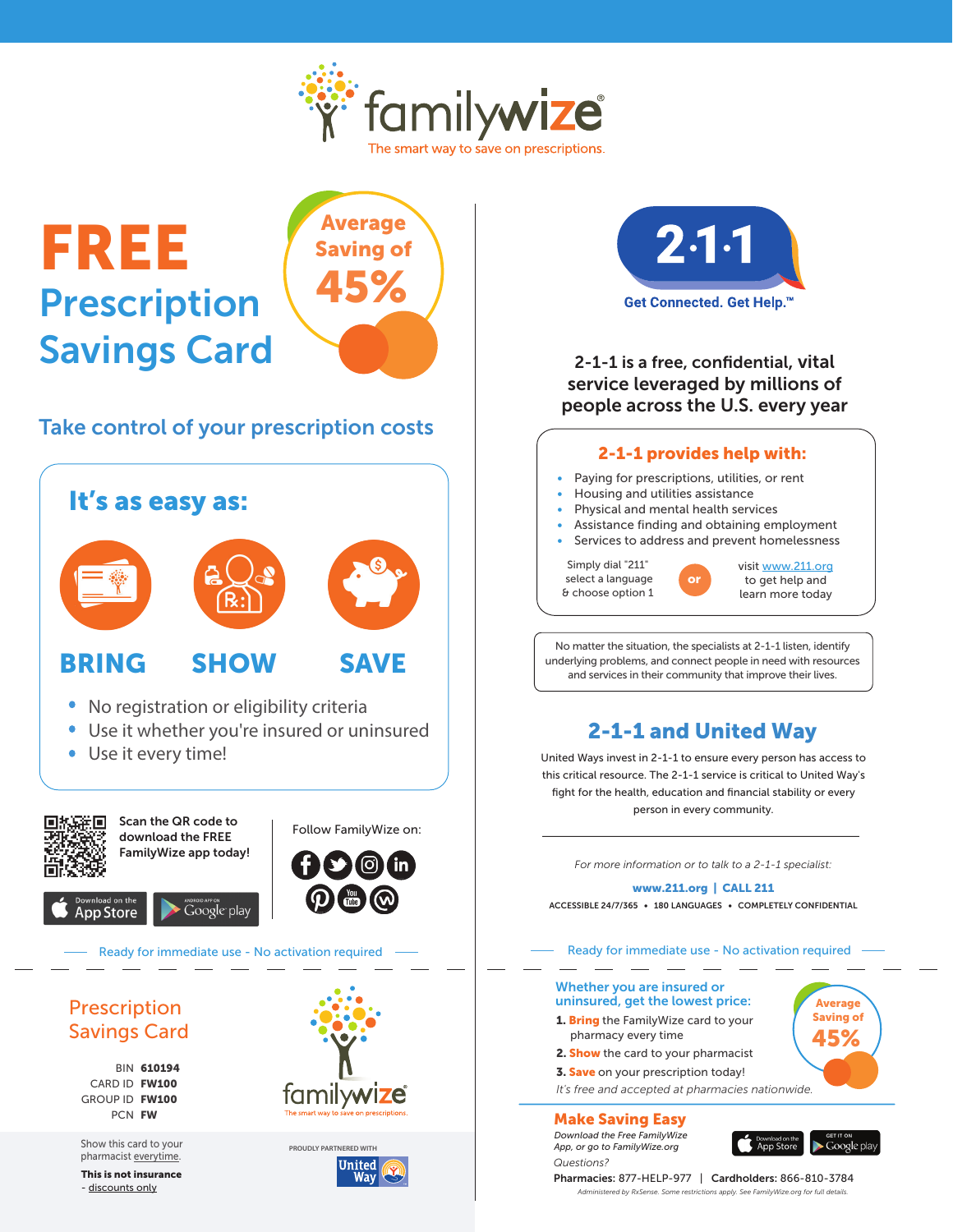

## GRATIS Prescripción Tarjeta de Ahorro



#### Tome control de sus costos de recetas

## Es tan fácil de usar:





### TRAIGALA MUESTRELA AHORRE

- Sin criterios de registro o de elegibilidad
- Usela con su seguro médico o aun si no tiene cobertura/seguro médico
- ¡Usela cada vez que surta sus recetas!



#### Tarjeta de ahorro para recetas medicas

**BIN 610194** DE TARJETA FW100 DE GRUPO FW100 PCN FW

Muestrele esta tarjeta a su farmacéutico cada vez que vaya a su farmacia.

Esto no es un seguro médico - solamente descuentos







2-1-1 es un servicio gratuito y confidencial que beneficia a millones de personas en todo el mundo durante todo el año.

#### 2-1-1 proporciona ayuda con:

- Asistencia en vivienda y servicios públicos
- Servicios de salud física y mental
- Asistencia para encontrar almacenes de comida
- Asistencia para prevenir el maltrato de niños

o

Llame al 2-1-1 y después de seleccionar su preferencia de idioma, seleccione la Opción 1



para obtener ayuda y aprender más hoy

Los especialistas del 2-1-1 lo escucharan, identificaran su necesidad y se comprometen a ayudarle a encontrar asistencia y servicios en la comunidad que le puedan ayudar y se compromen a ayudar a los ciudadanos de Texas a encontrar servicios que necesitan en la comunidad.

### 2-1-1 and United Way

United Way invierte en la linea del 2-1-1 para garantizar que cada persona que hable tenga acceso a estos recursos. Los servicios proporcionados por el 2-1-1 son fundamentales para la lucha por la Salud, la educación y la estabilidad financiera de cada persona en cada comunidad.

*Para más información o para hablar con un especialista 2-1-1:*

#### www.211.org | CALL 211

ACCESIBLE 24/7/365 • 180 IDIOMAS • COMPLETAMENTE CONFIDENCIAL

Lista para uso inmediato - no requiere activación

#### Si está asegurado o no tiene seguro médico, obtenga el precio más bajo:

- 1. Traiga la tarjeta FamilyWize a su farmacia cada vez
- 2. Muestrele la tarjeta a su farmacéutico.
- 3. ¡Ahorre en su receta hoy!
- *Es gratis y aceptado en farmacias por todo el país.*

Ahorre fácilmente *Descargue la aplicación de FamilyWize* 

*¿Preguntas?*

*gratuitamente o vaya a FamilyWize.org*



Farmacias: 877-HELP-977 | Usuarios: 866-810-3784 *Administrado por RxSense. Se aplican algunas restricciones. Ver FamilyWize.org para más detalles.*